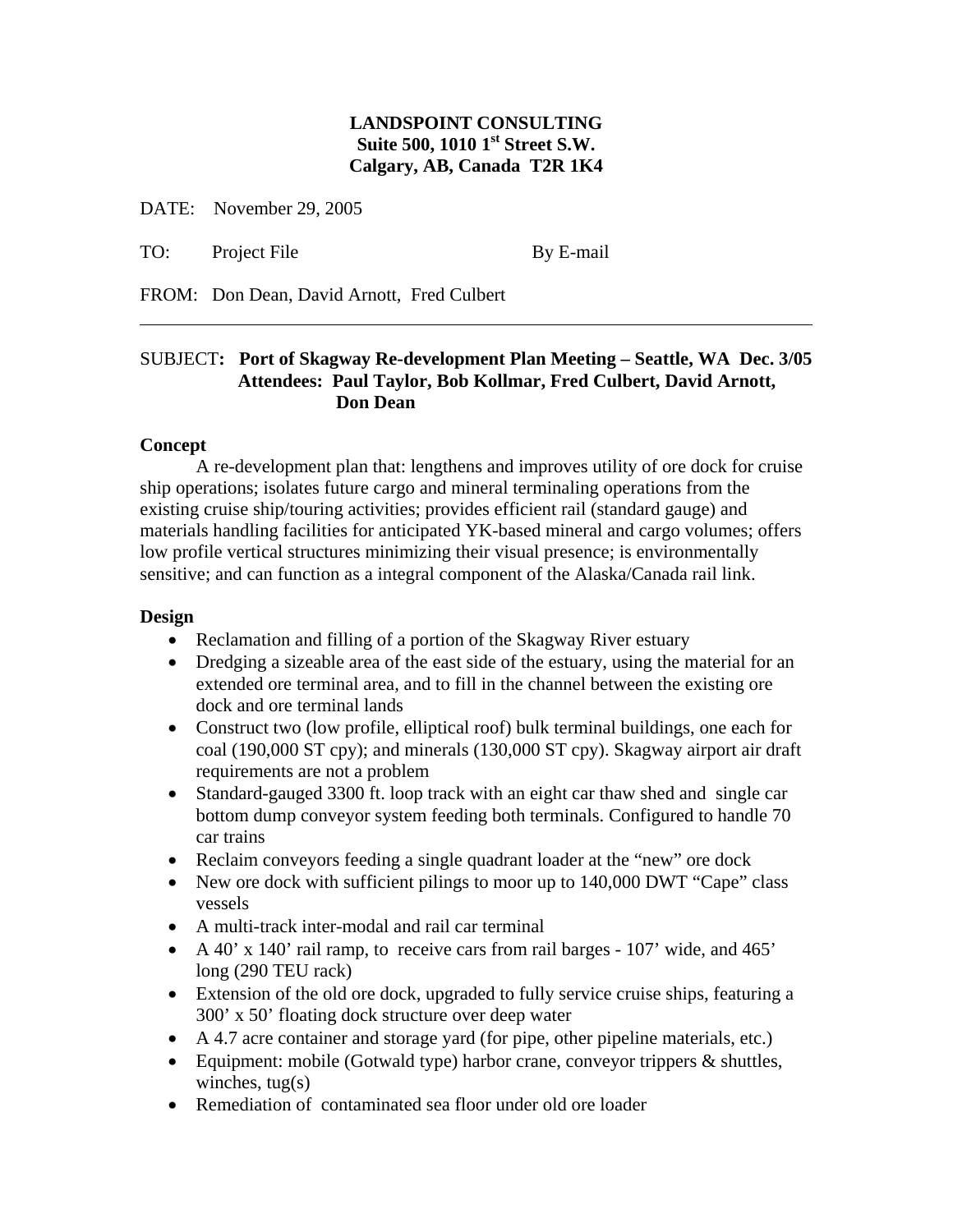# **Discussion**

- A common loader for concentrates and coal is problematic
- The plan presents deepwater challenges due to rapid drop-off of estuary
- Coal terminal sized adequately for 1.1 million tonnes/yr. but mining company will likely require 12 months/yr. shipments due to low value of thermal coal
- Project economics require capturing 450,000 tonnes of inbound pipe for the Yukon, for the Alaska Highway gas pipeline project. (The BC portion would be an additional 400,000 tonnes)
- Concentrate (copper, zinc) volumes so low, that a single quadrant loader for both makes sense
- Cross-contamination a serious problem. A single event could jeopardize an entire business operation
- Must also determine if coal involves multi-grades. May be a problem mixing grades
- Rotary dump & coupler systems very expensive. Low volumes may require simpler ore handling techniques
- Planners acknowledge the potential problem(s) crossing the city land and tourist area. A 12 month operating program will likely necessitate an elevated rail bridge. S/b no problem from September – May
- Hope is to get EIS prepared and accepted early, possibly avoiding the need for a full ES study. The metal-contaminated sea floor area at the old ore dock must be cleaned up
- Cost to complete the envisioned work must be less than \$100 million USD for the project to be feasible, which excludes the cost of any marine equipment and rail bridge. This is based on a 4% "hurdle" rate which is currently typical for an industrial bond program to finance the improvements
- Project depends on favorable political will of the City of Skagway, which is currently estimated to be 50/50
- The narrow gauge passenger/tour program will be protected, and the cruise ship facilities improved with the old ore dock extension and widening.
- The loop track curves will be 16 degrees max. 100 ton cars can be handled
- 3 rail track system will provide standard gauging w/o interfering with passenger operations. Standard gauge locomotives are more readily available than narrow gauge units
- The improved cargo/ore terminal area will total 30 acres, 4.7 of which can be used for storage
- Provided truck costing numbers for comparative rail/truck analysis, and likely pipe volumes for YK pipeline segment
- A comprehensive labor program, mine to port, should be structured to avoid shipper business crisis considering (relatively) low throughput and marginal mine volumes
- The City of Skagway owns the tidal lands. Fees will be assessed, impacting terminal operations. Property taxes are based on market value assessments